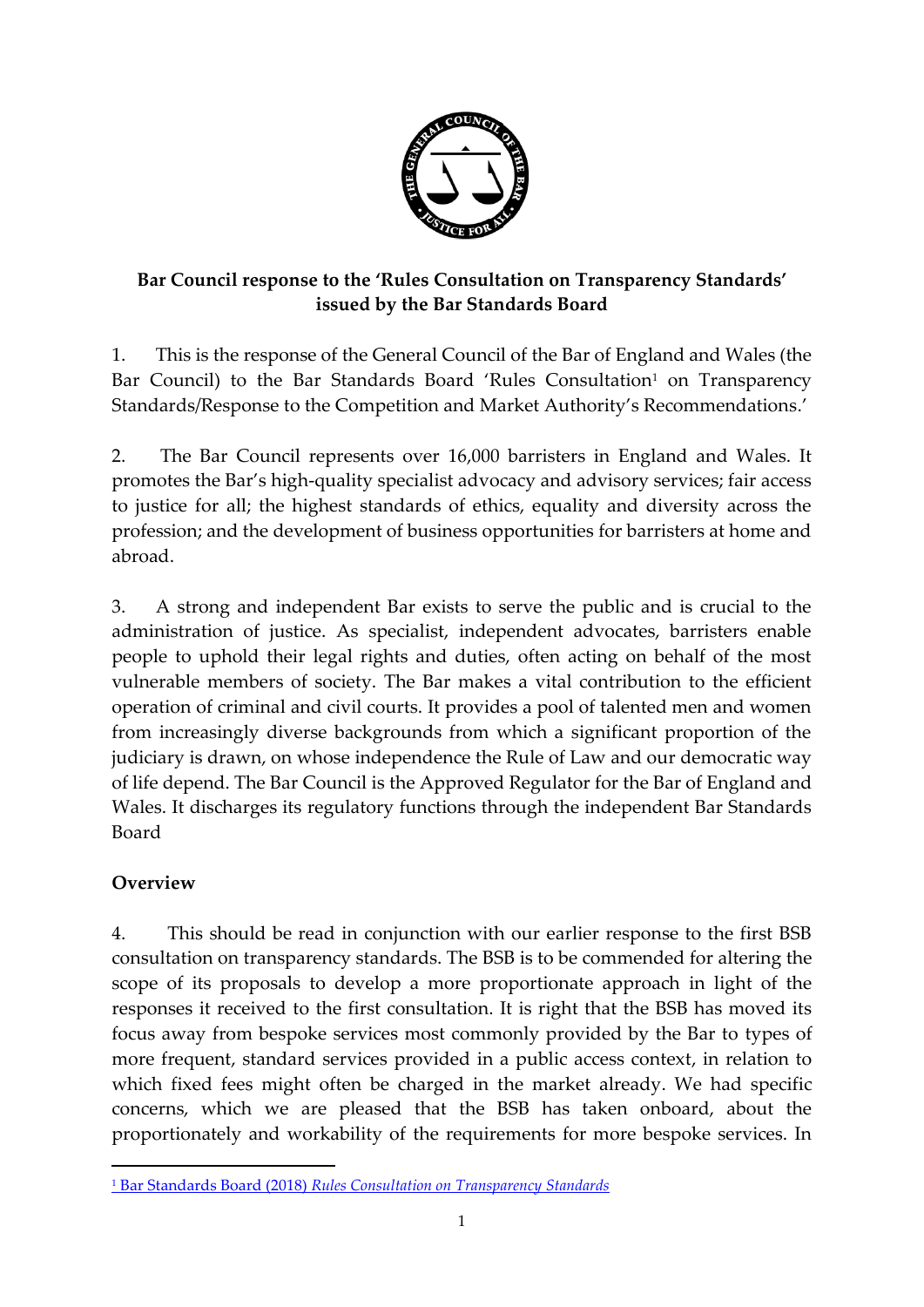particular, we expressed concern that the original proposals went beyond what was proposed by the CMA and would have not improved transparency in practice. This is because the information provided upfront would have to be so heavily caveated so as to be confusing for prospective clients. The focus should be on types of service provided frequently and with a relatively standard content or fee, where those are more likely to be used by vulnerable and less experienced clients. This is the right policy approach as a matter of principle. It also means that any information that is provided up front will likely be more meaningful for prospective clients as well as workable for barristers to implement.

5. We have significant concerns about the quality of the evidence used to justify the proposals set out in this consultation. The pilot study is based on a sample of only 9 businesses, comprising barristers' chambers, entities and sole practitioners, and samples of only 35 clients' views. These samples are too small to be statistically significant and we do not think meaningful conclusions can be drawn from them.

6. Many of the current proposals in this consultation centre on the provision of information upfront on a website to facilitate transparency and enable prospective clients to make informed purchasing decisions. We anticipate that many chambers' websites are managed centrally at staff level. The BSB should give thought to its approach to enforcement given that responsibility for compliance ultimately falls on the individual barrister because chambers are not regulated entities. There is concern amongst the profession that all barristers in a particular set of chambers could be in breach for any incorrect information that is provided centrally on a website managed at the chambers level. We note the BSB's approach to enforcement at page 29 of the consultation and in section 4 of the guidance and agree that spot checks and remedial action is a good approach, but suggest that the BSB consider how best to communicate its approach to the profession.

#### *Methodology*

6. As with our previous response, we have sought the views of our members by holding research meetings with chambers' staff and barristers. We have also been in contact with the SBAs to ascertain their views.

**QUESTION 1: do you agree that the proposed rules for all self-employed barristers, chambers and BSB entities provide the appropriate regulatory framework to**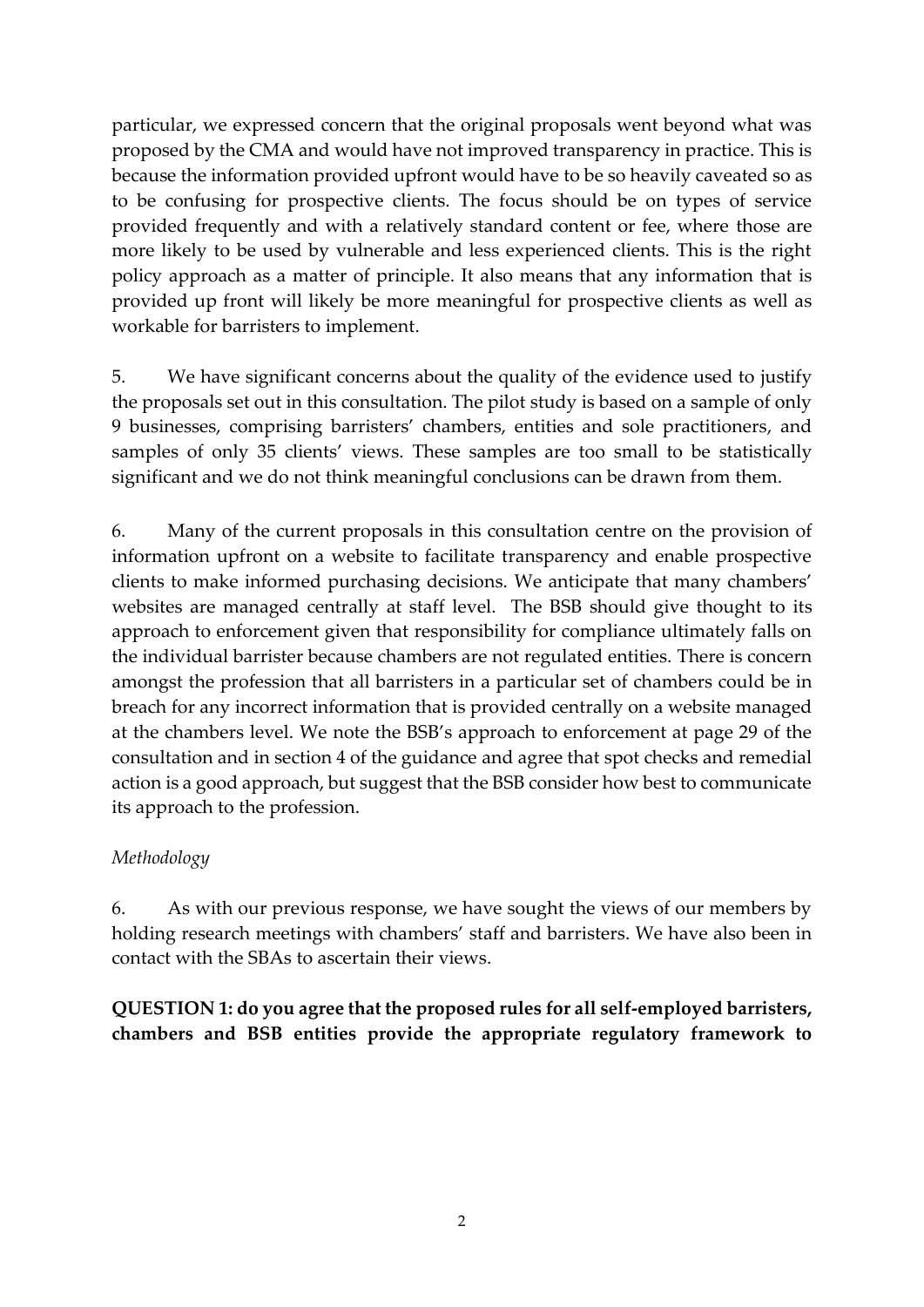**deliver, in accordance with the BSB's proposals, increased price and service transparency? If not, please state why not.**

# Pricing information

Rule 1: Websites must state that professional, licensed access and/or lay clients (as appropriate) may contact the barrister, chambers or BSB entity to obtain a quotation for legal services, and provide contact details. After sufficient information has been provided, quotations must be provided within a reasonable time period, and in clear and readily understandable terms.

7. We agree with the policy rationale/intention behind this rule. It is proportionate and facilitates transparency without burdening chambers with providing heavily caveated information about bespoke services that could have both misled prospective clients and obfuscated the BSB's policy objective.

8. The BSB guidance makes it clear that a quotation ought to be provided after sufficient information has been provided by the client to enable the barrister to quote a meaningful range. It could be helpful if the guidance could tease out the possible difference between a quotation (which can lead to a legally binding agreement on a price) and an estimate, which is an informal indication of the price based on limited information provided by the client. It seems to us that the former is intended, hence the requirement for the client to provide 'sufficient information' in the first instance but it would be helpful to clarify this.

9. In our view, this proposal would be most useful for inexperienced lay clients in public access cases who will be less well versed in how to compare legal service providers. Professional clients will be very aware of how to obtain quotations from barristers and will not need to be prompted to contact chambers.

10. Although we agree that it is good practice to provide a quotation in a timely manner, for the majority of cases (which will usually be subject to 'the Cab-rank rule'), barristers should not be compelled to give quotations for cases that they do not intend to take on. The current wording of the rule does not make it clear that barristers can refuse to give a quotation, either because the instruction is not subject to 'the Cab-rank rule', or because they would be required to refuse an instruction under rC21. We note that barristers are required to explain to the client if they are not 'able' to provide the legal services in question, although this seems to pre-suppose that they should. Public access instructions are not subject to 'the Cab-Rank rule' (and provided the barrister does not discriminate against a prospective client in accordance with rC28) the barrister has discretion as to whether to accept the instructions in these types of cases.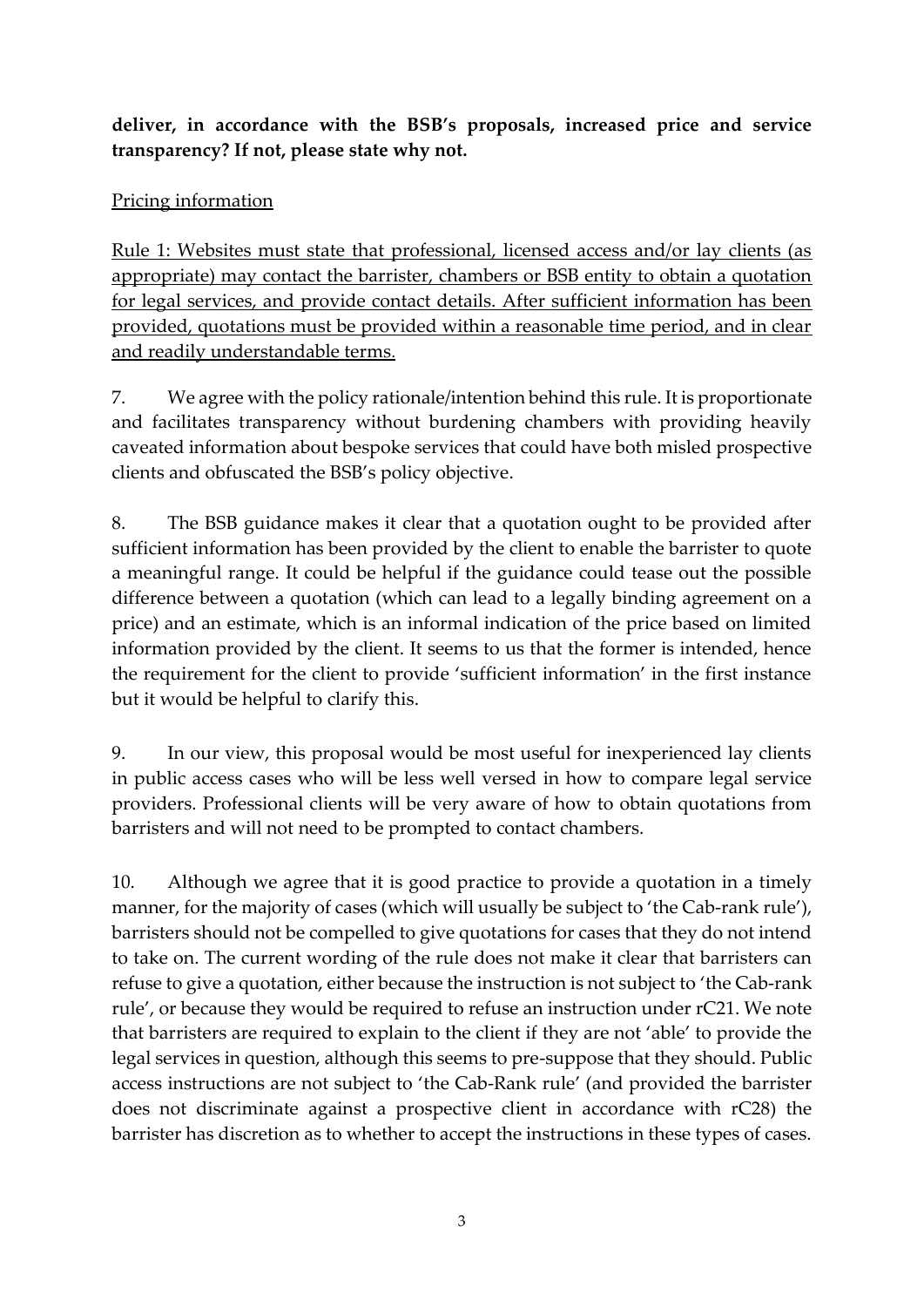In our view, the current drafting of the rule does not make this clear. If it is intended to, we suggest that the wording is altered to reflect this.

Rule 2: Websites must state the barrister, chambers or BSB entity's most commonly used pricing models for legal services. Where different models are typically used for different legal services, this must be explained.

11. In our response to the first BSB consultation, we expressed concern that whilst chambers are often willing to offer a wide range of different pricing models, the particular mode of charging will depend on the individual case. We remain concerned that there is potential for this rule to create confusion for less experienced users of legal service providers. Specifically, there is a risk that it heightens expectations that a particular fee model is available when it may not be. Ultimately this requirement is no substitute for a discussion with the prospective client about their case and the individualised information that can be given to the client in the course of that discussion.

12. We reiterate our view, expressed in our first consultation, that this information would be better managed centrally on the Legal Choices website. This would remove the need for it to be duplicated on the chambers' website.

Service transparency – mandatory rules for everyone 1) Websites must state the areas of practice in which the barrister, chambers or BSB entity most commonly provides legal services, in a way which enables consumers to sufficiently understand their expertise.

13. The vast majority of barristers, chambers and entities do this already and we think it is useful for prospective clients.

2) Websites must state and provide a description of the barrister, chambers or BSB entity's most commonly provided legal services, in a way which enables consumers to sufficiently understand their expertise.

14. In our research discussions with chambers, it became apparent to us that there is a lack of certainty about how much detail is appropriate to comply with this rule and we suggest that the minimum requirements be made clearer, either within the wording of the rule itself or in the associated guidance.

3) Websites must provide information about the factors which might influence the timescales of a case

15. We do not think this rule is required for referral cases involving a solicitor. At the point the barrister is instructed, the solicitor will have already have discussed the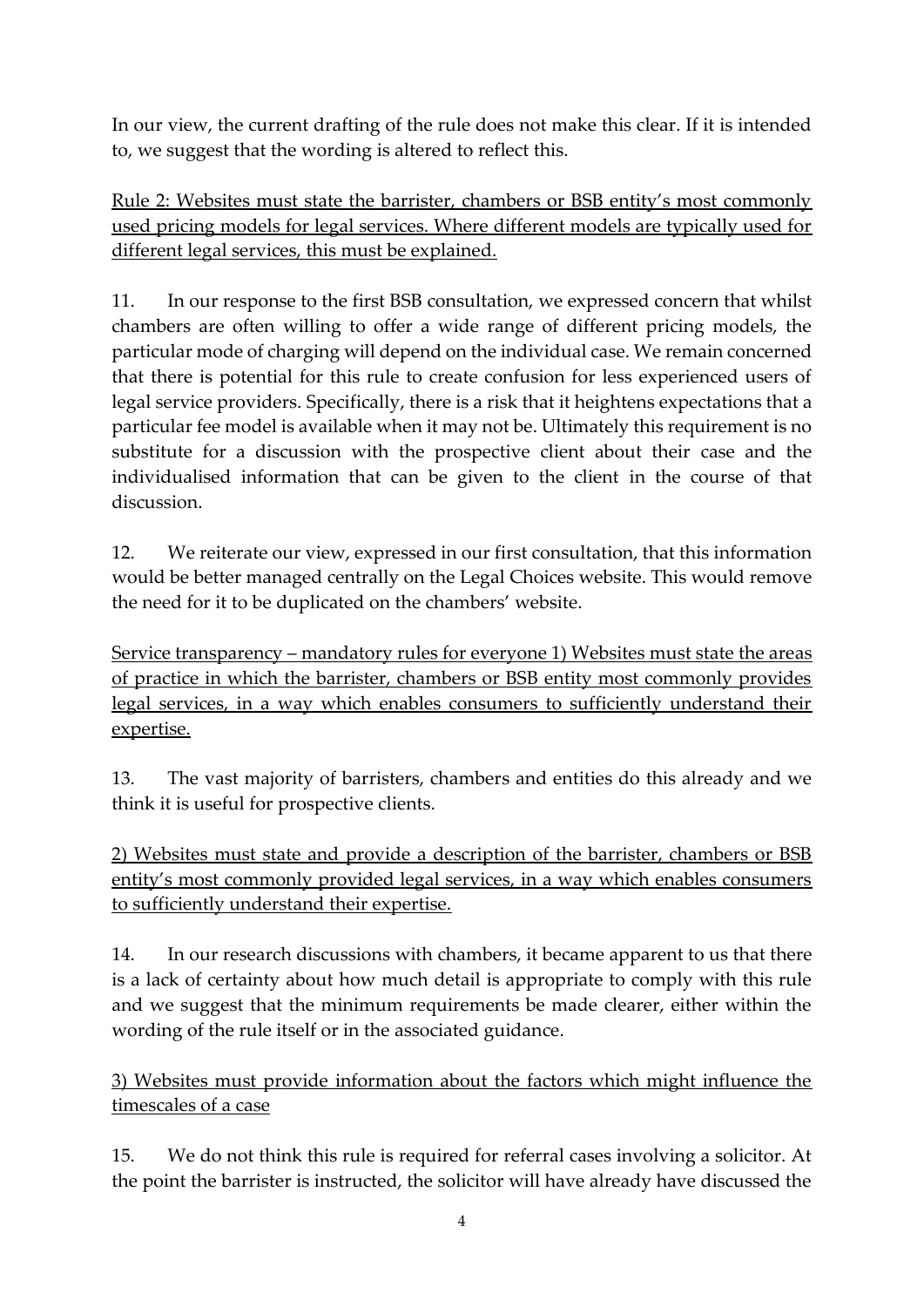factors that could affect a particular client's case and will have an ongoing role in managing expectations.

16. We query whether this rule is required in any case where the barrister is not conducting the client's litigation. Rule s25 prohibits a barrister from undertaking the management, administration or general conduct of a client's affairs. If the barrister is not conducting the litigation or undertaking any management role then it is difficult to see how the barrister can have any control over the timescales of a case. This will be the responsibility of the person conducting that litigation, whether that be a solicitor or other professional client or the lay client in a public access case.

17. It is unclear what is meant by 'case.' A barrister could be instructed for a piece of pre-litigation advice and the actual case may go no further than this. We are unclear if the rule is meant to refer only to a particular piece of work on which the barrister has been instructed or across the whole case (in which the barrister may or may not be instructed to undertake additional work.) Cases can vary tremendously. Sometimes an arbitration or an expert determination may be involved, but the procedure for this is unclear at the outset. We have practical concerns about how this rule could be implemented in practice particularly when barristers routinely provide unbundled services and especially where there is considerable uncertainty about the course that a case might take.

18. There is concern amongst the profession about compliance with this rule as it is currently drafted. Although we agree that it may be possible to set out some of the factors that might influence the timescales of a case prior to instruction, we think that this requirement is more appropriate for public access cases. If this rule is intended to apply to all practitioners, it would be much more accurate for the client if it formed part of the rules that deal with the terms or basis for which instructions are accepted (rc21-rC24.) This will allow the information to be more tailored and relevant to the client and their particular case.

19. It is also worth mentioning that, depending on the type of case, some barristers will be led by the client's timescales. This may be the case for certain types of public access instructions. In this situation a barrister may not take on a case if they are unable to meet the client's timeline.

20. As barristers' work is inherently piecemeal, we think it would be more appropriate if the scope of this proposal be amended to refer to transparency with regard to the piece of public access work that a barrister is instructed on. As the factors that affect the overall timescales of a case can be very generic or too specific to be published in a website, we suggest that this information is unified and instead incorporated into the Public Access Guidance for Lay Clients document - the link to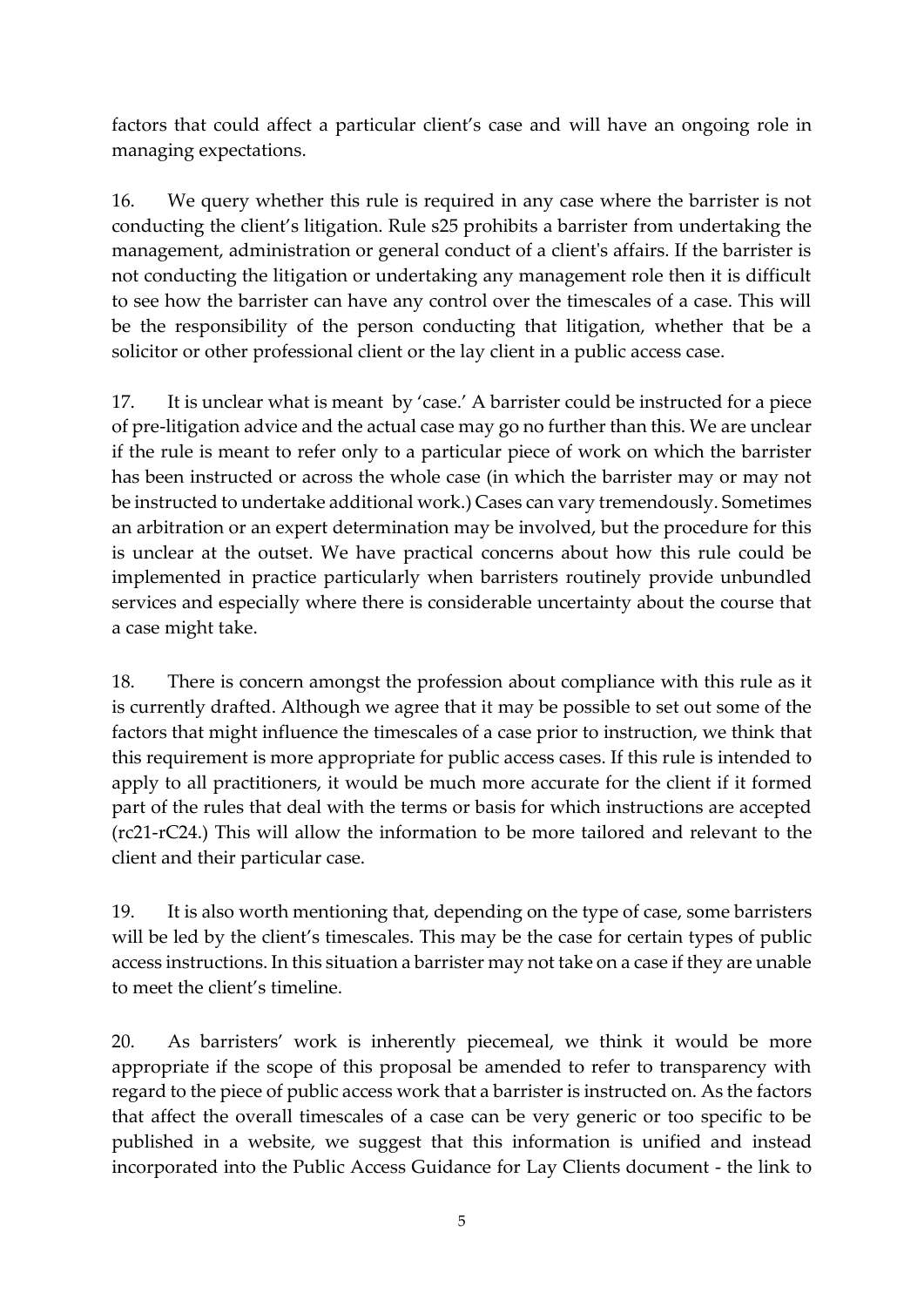which will be on chambers' websites. We reiterate that we do not consider this rule is needed for referral instructions.

**QUESTION 2: do you have any comments on the BSB's Transparency Standards Guidance? (published in draft alongside this consultation). We are particularly interested in how the guidance can (1) better support those regulated by the BSB in complying with the mandatory rules and (2) better encourage them to go beyond the mandatory rules.**

21. The guidance provides useful context to the transparency rules. It is clear and defines key terms that could be open to interpretation in the rules. The checklists are particularly helpful and will assist barristers comply with the provisions set out in the rules. We have made several suggestions for additions or clarifications in our answer to question 1.

22. It is unusual for the BSB to publish guidance on best practice, not least because we see the role of the regulator as setting universal minimum standards. There is the potential for duplication of effort with the Bar Council in its representative capacity as we tend to carry out this type of work. We have already done work in this area, drawing together all of the provisions on client care and demonstrating how barristers can move beyond the minimum requirements to facilitate greater transparency and client support. It would be helpful if we could have a constructive dialogue with the BSB to ensure that duplication is avoided. Depending on what the BSB decides to implement, we will review our guidance to ensure that is relevant and up to date.

**QUESTION 3: do you agree that the proposed rules provide the appropriate regulatory framework to deliver, in accordance with the BSB's proposals, increased redress transparency? If not, please state why not.**

1)Websites must display the following text on the homepage: • For sole practitioners, "regulated by the Bar Standards Board" • For chambers, "barristers regulated by the Bar Standards Board" • For BSB entities, "authorised and regulated by the Bar Standards Board

23. We have no concerns about this rule and think it could be helpful to highlight the fact that the Bar is a properly regulated profession that confers the associated protections for prospective clients by way of redress, insurance etc.

2) Websites must display information about your complaints procedure, any right to complain to the Legal Ombudsman (LeO), how to complain to the LeO and any time limits for making a complaint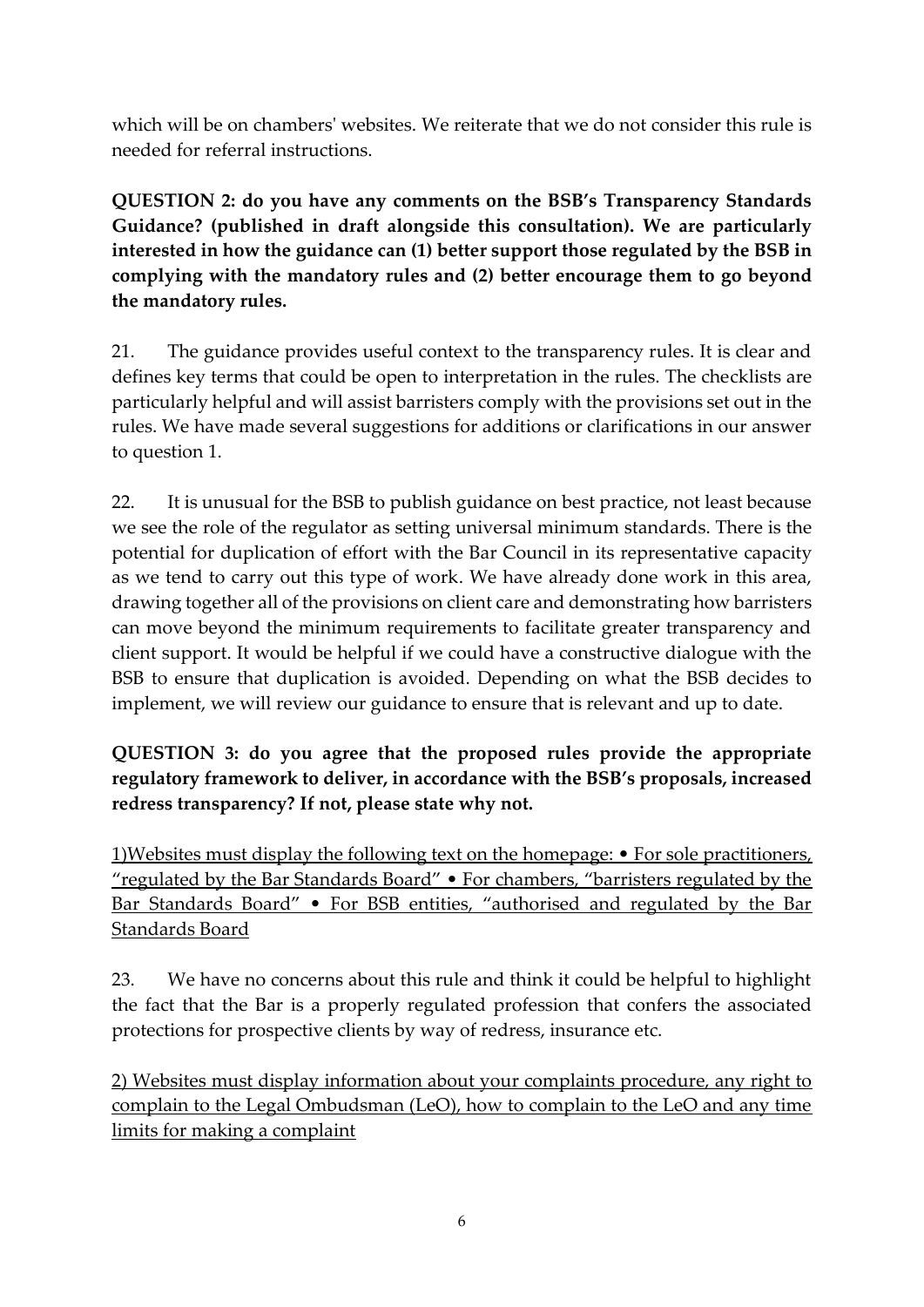24. As the BSB highlights, barristers' websites already provide information about first tier handling procedures. We do not have any concerns about the proposal to include information about how to complain to the LeO and the time limits for doing so in addition. Currently, this information is provided to clients at the point of instruction, but it could be useful to provide it earlier. This information is arguably helpful to reassure prospective clients that they are entitled to redress from the LeO in the event that things go wrong.

### 3) Websites must link to the decision data on the LeO's website

25. We do not agree that all barristers' websites should link to the LeO decision data and think that any link should be provided by the BSB as regulator, through its own website. We are concerned that this proposal could place barristers at a competitive disadvantage as compared to solicitors who are not required to link to this data on their firms' websites.

### 4.) Websites must link to the Barristers' Register on the BSB website.

26. Again, we are concerned that this proposal creates disparity with what is being proposed by the SRA since we are not aware of any equivalent provision that requires solicitors to link to a register setting out disciplinary findings nor practising certificate status. The proposal to include the text 'regulated by the Bar Standards Board' is sufficient for prospective clients to understand that the barrister is an authorised, regulated provider without a further requirement that compels barristers to link to the Barristers' Register.

**QUESTION 4: do you agree that the proposed additional rules for those undertaking Public Access work provide the necessary regulatory framework to deliver, in accordance with the BSB's proposals, increased price and service transparency? If not, please state why not.**

#### Pricing models

27. Please refer to our comments in our answer to question 1. These apply equally to public access instructions.

# Publication of pricing model(s) such as fixed fee or hourly rate

28. So far as indicative fixed fees are concerned, the extent to which fee information can be provided in advance is highly dependent on the type of case and the level of standardisation. We note that the BSB has targeted public access work that is commonly purchased by less experienced consumers or to vulnerable clients. However, the overriding consideration must be a practical one – whether it is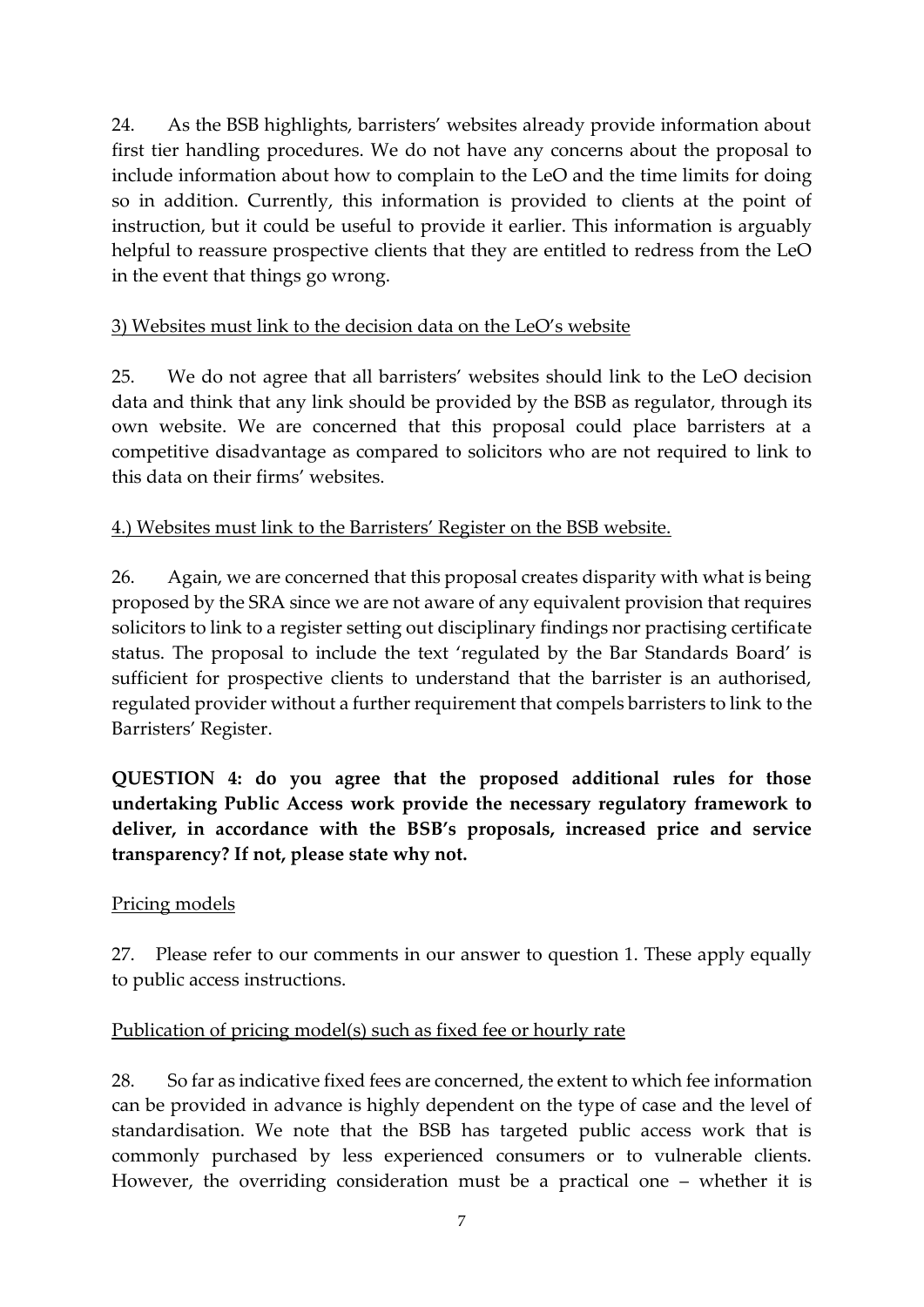workable for chambers to publicise a fixed fee in a meaningful way and this ultimately depends on whether the service is of such a frequency and nature as to justify this. There is considerable variation in the level of standardisation in the proposed public access services that the BSB has earmarked for price transparency.

29. We also note the BSB's policy objective to align its approach with that of other regulators to maximise competition within the market and minimise regulatory arbitrage. In this regard, the BSB is encouraged to abandon its proposals in relation to family and personal injury work. As a matter of principle, we do not see that barristers should be subject to higher transparency requirements in areas of law where they compete with other legal service providers. An alternative approach is for the BSB to develop guidance for these legal services as the SRA has done.

30. We are concerned that Employment Tribunal cases are not sufficiently standardised to enable indicative fixed fees to be published in advance. Such cases can be unpredictable especially if allegations of harassment are included. Immigration cases and asylum cases in particular are not commoditised.

31. Winding up petitions are usually standardised enough to enable the publication of a fixed fee that will apply to cases that are not out of the ordinary. Indeed, we believe that this reflects market practice.

# *Hourly rates*

32. We reiterate the concern that we raised in our earlier consultation response that hourly rates do not provide prospective clients with any meaningful information about the total cost of the work a barrister might be asked to provide, never mind to their 'case' overall (whatever that might refer to). As there can be such a large degree of variation between bands based on seniority and experience, coupled with the fact that there will be both case and client considerations that have a bearing, many sets of chambers expressed concern that the ranges could be so broad as to be meaningless.

33. For the vast majority of barristers, public access work constitutes a minority of their practice. Concerns have been raised with us that the requirement for barristers to publicise prices for work that they do not consider to be standardised would lead to a reduction in the number of practitioners who would be willing to do public access work. This would have a knock on effect on access to justice for prospective clients. The BSB should give this risk further consideration.

# Whether the fee includes VAT (where applicable)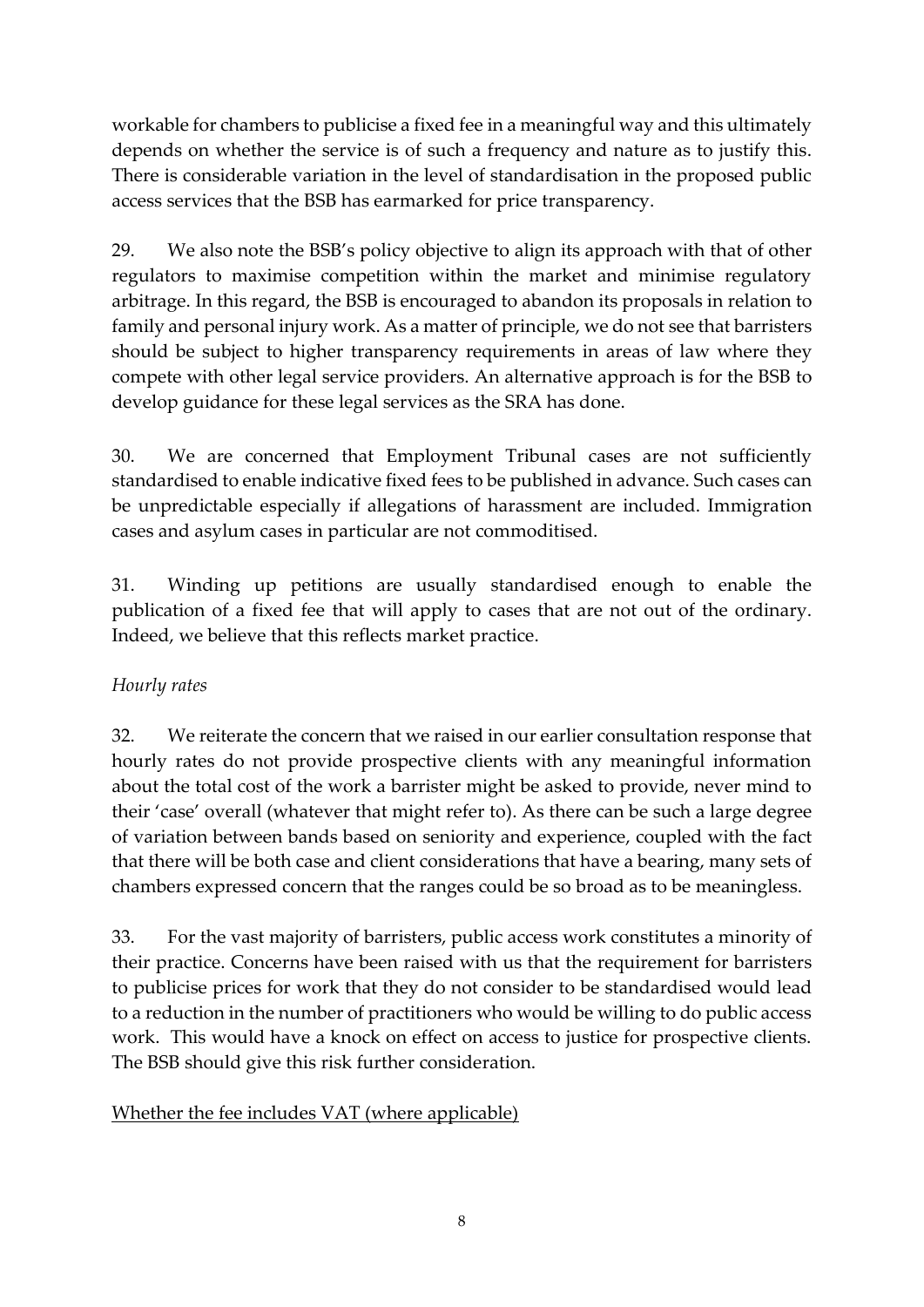34. Putting aside the broader concerns that we have set out about the publication of prices on a website, we do not think that there would be any particular issues with a website stating whether the fee includes VAT or not. In practice, the majority of instructions are likely to be subject to VAT unless the client 'belongs' in a country outside of the EU and receives the barrister's services other than wholly in a private capacity.

Likely additional costs, what they cover and either the cost of or, if this can be estimated, the typical range of costs.

35. We are concerned about how broad this requirement might be. It will likely depend on the breadth of the 'case' to which additional costs need to be identified as well as the breadth of the types of work in relation to which this obligation may be imposed. This requirement may be appropriate for solicitors who incur disbursements on behalf of their clients. Barristers do not. It is difficult to see, therefore, what this rule is intended to achieve. Unless there is clear evidence that there is a problem with barristers charging clients for unexpected additional costs (and we are not aware that there is) this seems to be an unnecessary rule. There are already rules which require barristers to inform their clients in writing what fees they are going to charge**.**

36. It may be possible to publish very generalised information about the likely additional costs. Where court fees are known for the type of case, these could conceivably be published on a website. However, we are concerned that this requirement could impose a substantial maintenance burden on chambers to keep their websites up to date. There could be annual fee rises for example and chambers will be breach if the information is not reviewed and updated regularly. As information such as court fees will be freely available on other websites, it does not seem necessary to require chambers to duplicate this on their own websites.

# Websites must link to the Public Access Guidance for Lay Clients page on the BSB's website.

37. We support this proposal.

If you provide the Public Access services listed in the current version of the BSB's price transparency policy statement (Annex B), your website must also state and provide a description of those legal services. The description must include a concise statement a concise statement of the key stages and an indicative timescale for the key stages. This must be done in a way which ensures consumers sufficiently understand the service.

38. As we have set out in our answer to question 1, many practitioners already publicise a description of the legal services that they provide. There is concern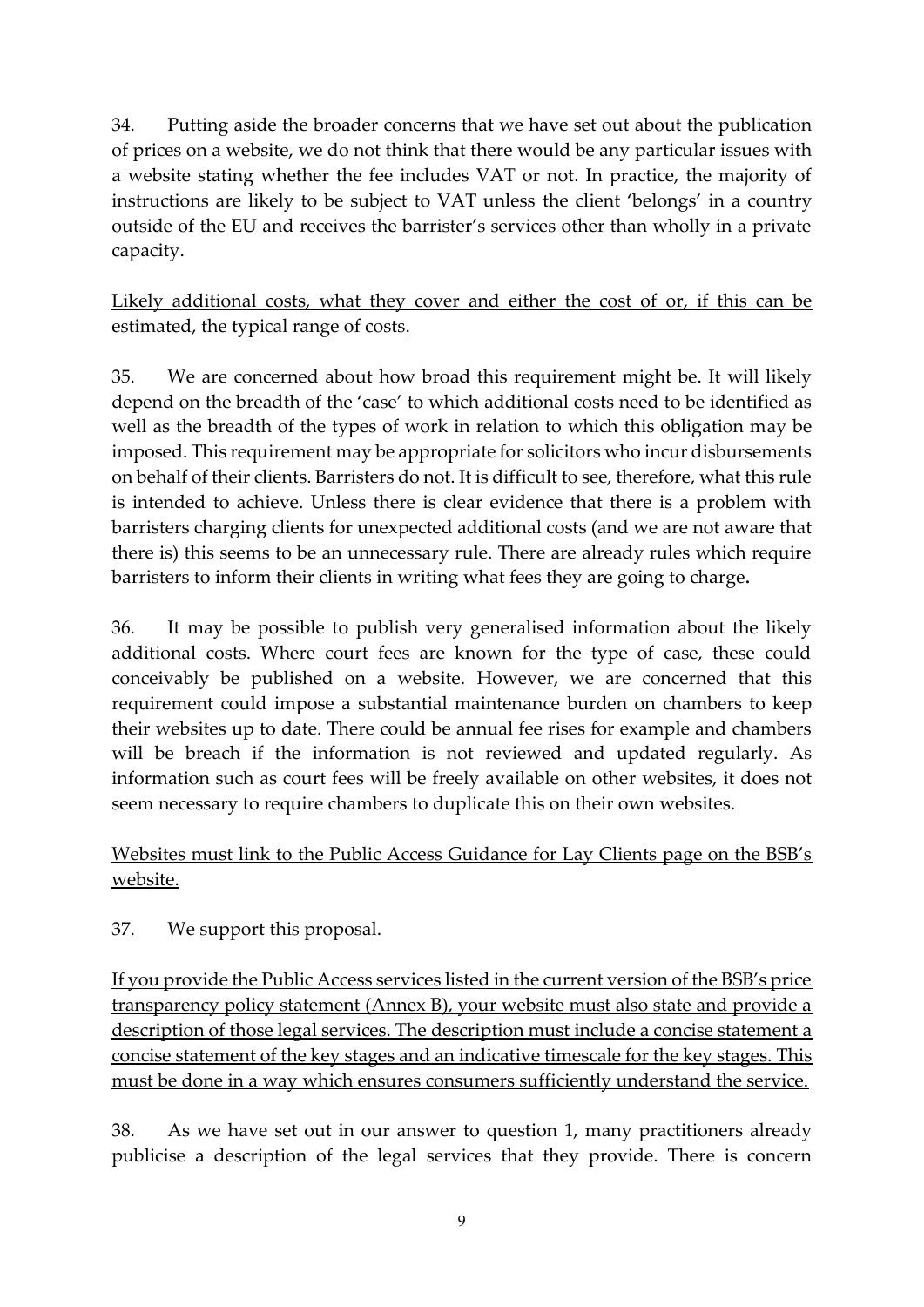amongst the profession about the level of detail required to ensure compliance with this rule.

39. We have already set out a number of concerns about the requirements concerning timescales in our answer to question 1. These also apply here. In particular, we think that there is considerable uncertainty around what is meant by the term 'case.' We suggested that general information about the factors that affect the timescales of a case be unified and publicised in the Public Access Guidance for Lay Clients.

40. There is concern across the profession that it would be very difficult to publicise indicative timescales in advance not least because barristers typically provide unbundled legal services where timescales and key stages are less relevant, unlike in cases involving solicitors who may be instructed for all aspects of a case.

41. There are also a number of unpredictable factors that make timescales difficult to predict in advance. These can include the complexity of the case, the expertise and experience of the particular barrister, as well as other case commitments. Ultimately, it is only once the barrister has had an initial discussion with the client and becomes aware of the details of the case that they can provide a proper estimate of the amount of time that it will take. We are concerned that this requirement could be both onerous and impractical to implement in practice. It may be possible to publicise very broad ranges for more commoditised work.

42. It is potentially useful to set out the limitations of any service that is offered especially as barristers are rarely authorised to conduct litigation. This necessarily means that the client assumes more personal responsibility for aspects of their case. Reminding clients of what the barrister can and cannot provide upfront could usefully assist the barrister manage clients' expectations and avoid confusion as to roles and responsibilities.

**QUESTION 5: do you have any comments on the BSB's price transparency policy statement? (this can be found at Annex B of the BSB's Transparency Standards Guidance, published in draft alongside this consultation). We are particularly interested in your views on:**

**(1) The criteria we have used to determine which Public Access services should be subject to price transparency requirements; and**

**(2) The Public Access services we have initially determined should be subject to price transparency requirements, and the specific circumstances in which they apply. For each Public Access service, the specific circumstances in which price transparency requirements apply can be found at Annexes C – K of the BSB's Transparency Standards Guidance.**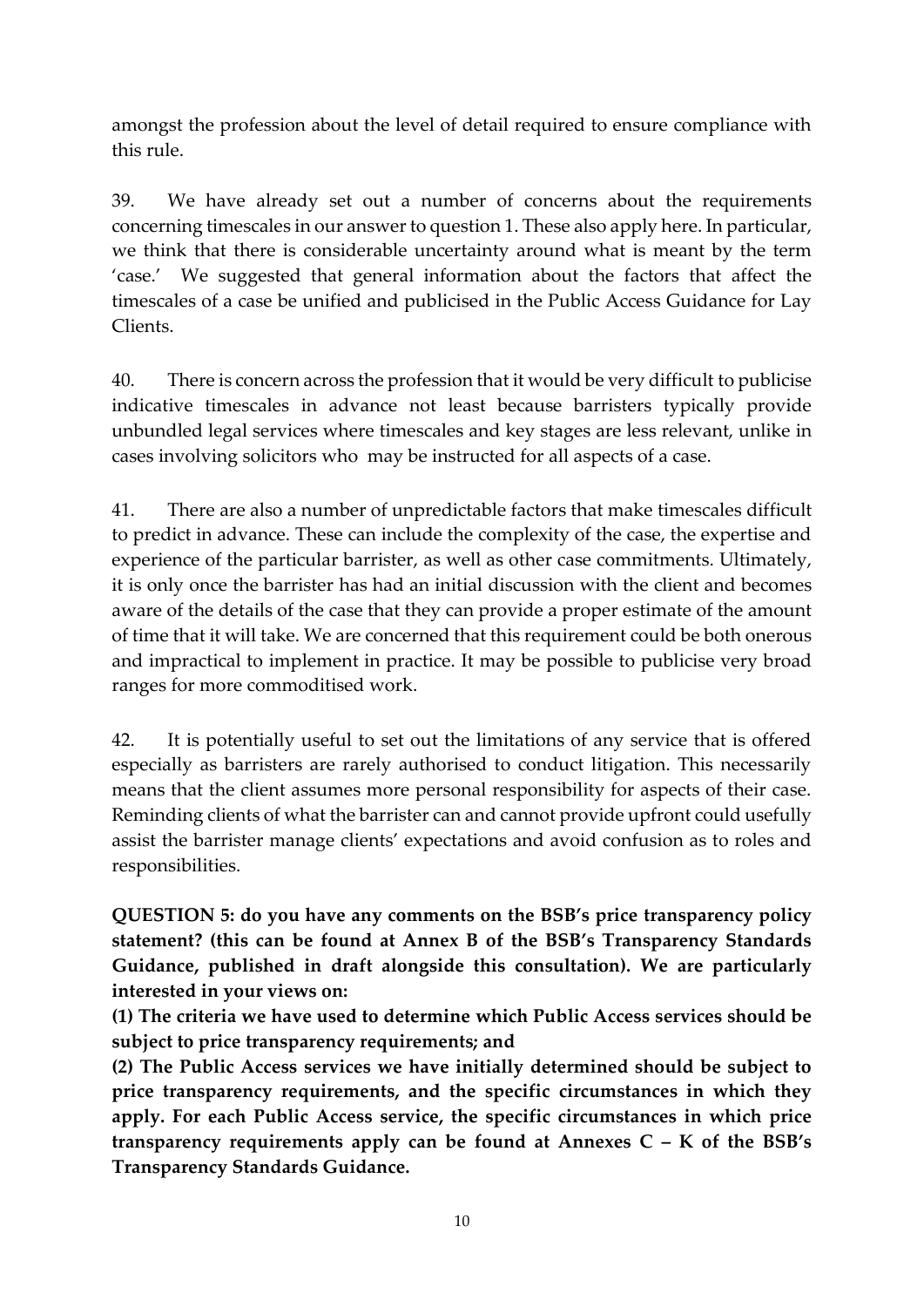43. So far as the criteria are concerned, we think that is right that the BSB is focusing on services that are commonly purchased by less experienced, less expert and vulnerable clients. These are the types of client who would most greatly benefit from the price transparency requirements and this approach aligns with the intentions of the CMA in its legal market study.

44. We note that the SRA has not proceeded with transparency requirements in family and personal injury cases and we suggest that the BSB aligns its approach and issues guidance on these areas instead, so as to prevent the Bar from being at a competitive disadvantage.

45. In our earlier answers, we have also identified potential difficulties with public access employment and immigration work.

46. Cases concerning child arrangements arising out of a divorce are not standardised and can vary dramatically depending on the circumstances of the particular case. Whilst some cases may be minor disputes about the handover arrangements for a child, others could be considerably more complex especially if for example, there is an application for the child to relocate overseas or there are allegations of domestic abuse.

47. Financial disputes arising out of divorce also range depending on how straightforward the division of the assets is likely to be in practice. These types of cases can be complex if there are offshore trusts or third-party interveners for example.

48. Inheritance Act work can also vary depending on the number of beneficiaries, the number of parties to the dispute and the complexity of the assets concerned.

**QUESTION 6: do you have any comments on the examples of required transparency for Public Access services? (these can be found at Annexes C – K of the BSB's Transparency Standards Guidance, published in draft alongside this consultation). We are particularly interested in how the examples can better support those undertaking Public Access work in complying with the additional rules.**

49. We think the examples usefully bring to life the possible ways that barristers can comply with the transparency rules.

**QUESTION 7: do you agree with the analysis in the EIA, and our view that although, in respect of different Public Access services, Public Access barristers who are BME, male/female, disabled and under 35 may be more likely to be required to comply with additional transparency requirements, this is justified**